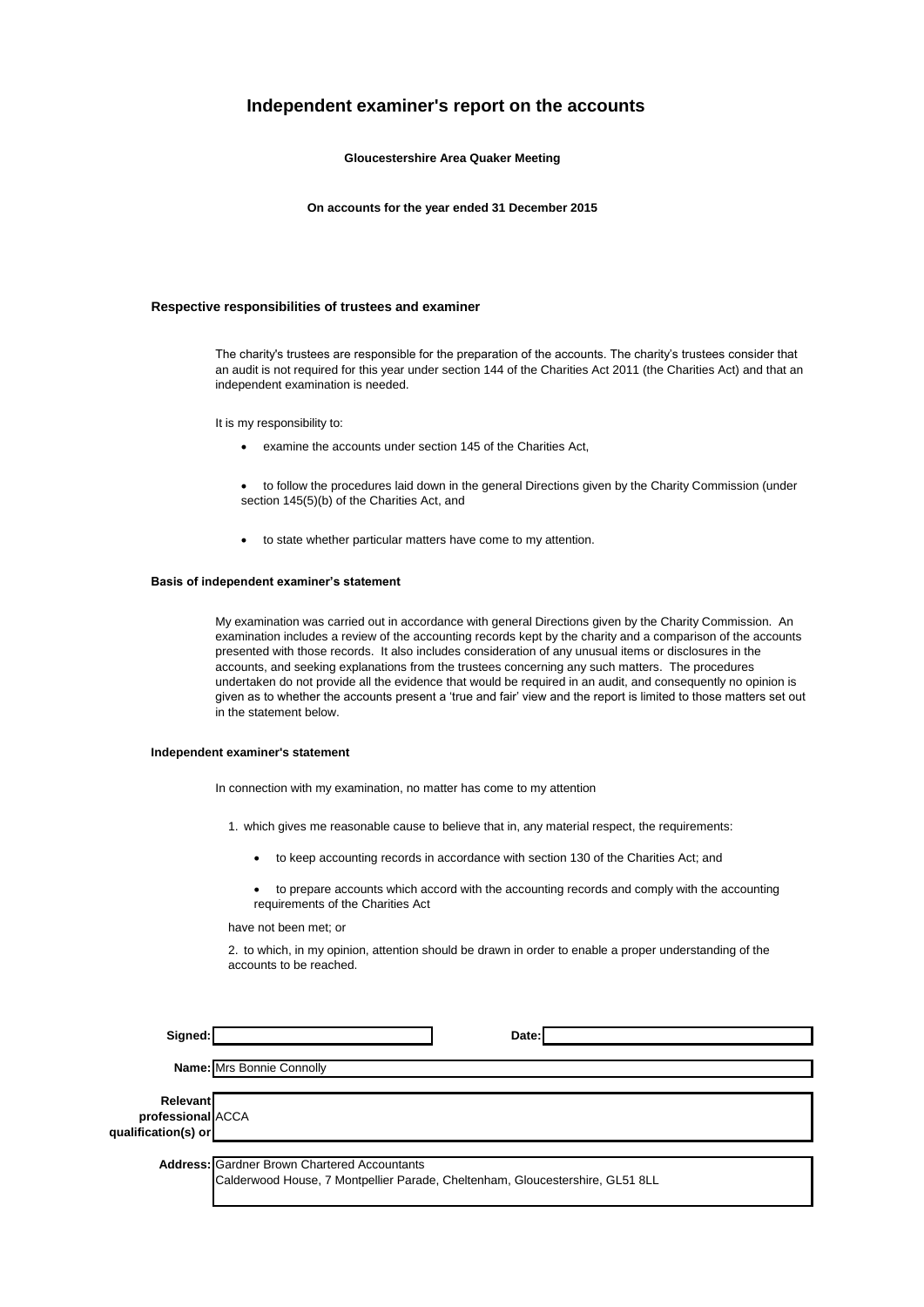#### **Statement of financial activities.**

*for the year ended 31 December 2015*

|                                                               | <b>Notes</b> | General<br><b>Fund</b> | <b>Property</b><br><b>Fund</b> | <b>Bursary</b><br><b>Fund</b> | AM<br>Camp | <b>LM</b><br><b>Account</b> | <b>Total</b><br><b>Funds</b> | <b>Total</b><br><b>Funds</b> |
|---------------------------------------------------------------|--------------|------------------------|--------------------------------|-------------------------------|------------|-----------------------------|------------------------------|------------------------------|
| <b>INCOMING RESOURCES</b>                                     |              |                        |                                |                               |            |                             | 2015                         | 2014                         |
| Donations and similar incoming resources                      | 2<br>3       | 61                     |                                |                               |            | 75,736                      | 75,797                       | 68,100                       |
| Legacies<br>Incoming resources from operating activities:     |              |                        |                                |                               |            | 53,106                      | 53,106                       | 21,478                       |
| Grants receivable                                             | 4            |                        |                                |                               |            |                             |                              |                              |
| Income from events and activities                             | 5            |                        | 15,245                         |                               | 2,783      | 87,676                      | 105,704                      | 91,231                       |
| Investment Income                                             | 6            | $\overline{7}$         | 26                             | 1,681                         | 9          | 1,099                       | 2,771                        | 2,400                        |
| Other receipts                                                |              |                        | 6,000                          | 33                            |            |                             | 5,967                        | 2,212                        |
| <b>TOTAL INCOMING RESOURCES</b>                               |              | 68                     | 21,219                         | 1,648                         | 2,793      | 217,617                     | 243,345                      | 185,421                      |
| <b>RESOURCES EXPENDED</b>                                     |              |                        |                                |                               |            |                             |                              |                              |
| Cost of generating funds:                                     |              |                        |                                |                               |            |                             |                              |                              |
| Fundraising and publicity                                     | 7            |                        |                                |                               |            |                             |                              |                              |
| <b>Charitable expenditure</b>                                 |              |                        |                                |                               |            |                             |                              |                              |
| Costs in furtherance of charitable objects                    | 8            | 8,392                  | 66,221                         | 1,895                         | 2,479      | 110,576                     | 189,563                      | 183,371                      |
| Management and administration                                 | 9            | 2,280                  |                                |                               | 707        |                             | 2,987                        | 3,423                        |
| <b>Governance Costs</b>                                       |              |                        |                                | 2                             |            | 11                          | 13                           | 11                           |
| <b>TOTAL RESOURCES EXPENDED</b>                               | 10           | 10,672                 | 66,221                         | 1,897                         | 3,186      | 110,587                     | 192,563                      | 186,805                      |
| <b>NET INCOME (OUTGOING) RESOURCES</b><br><b>FOR THE YEAR</b> | 11           | (10, 604)              | (45,002)                       | (249)                         | (393)      | 107,031                     | 50,782                       | (1, 384)                     |
| Transfer between funds                                        |              | (245)                  | 39,393                         | (1,015.00)                    |            | (41, 163)                   | (1,000)                      |                              |
| <b>OTHER RECOGNISED GAINS AND LOSSES</b>                      |              |                        |                                |                               |            |                             |                              |                              |
| Realised gain on sale of investment                           |              |                        |                                |                               |            |                             |                              |                              |
| Unrealised gains/(losses) on investments                      |              |                        |                                | 2,606                         |            | 3,001                       | 5,607                        | 1.718                        |
| <b>Net Movement in funds</b>                                  |              | (10, 849)              | (5,609)                        | 3,372                         | (393)      | 68,869                      | 55,389                       | 334                          |
| Total funds brought forward                                   |              | 16,468                 | 64,556                         | 117,055                       | 5,304      | 222,980                     | 426,364                      | 426,030                      |
| <b>Total funds carried forward</b>                            |              | 5,619                  | 58,947                         | 120,427                       | 4,911      | 291,849                     | 481,753                      | 426,364                      |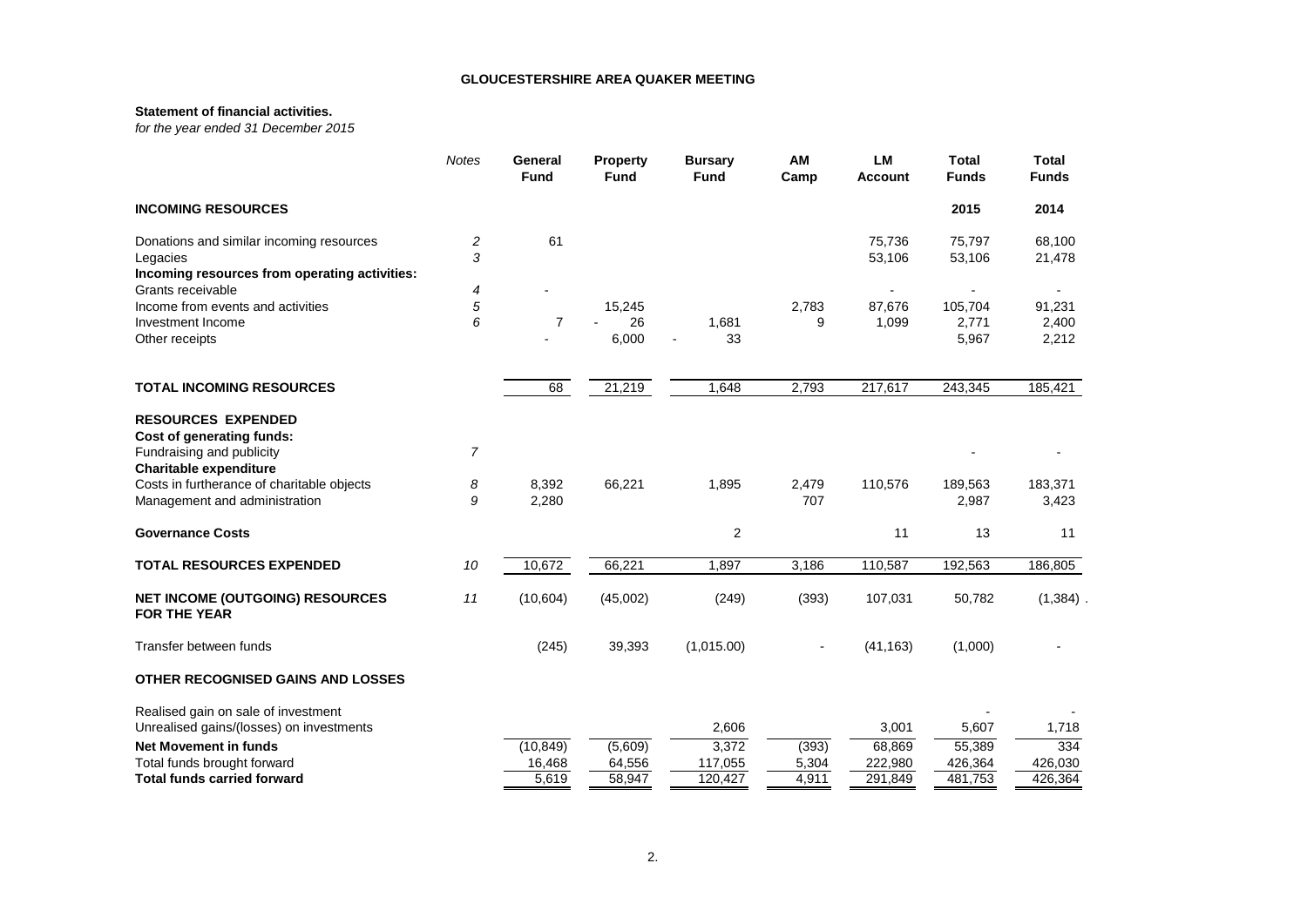### **FINANCIAL STATEMENT YEAR ENDED 31 DECEMBER 2015**

| <b>Balance Sheet</b><br>As at 31 December 2015                                                                 |              | 2015                                |          | 2014                                 |          |
|----------------------------------------------------------------------------------------------------------------|--------------|-------------------------------------|----------|--------------------------------------|----------|
|                                                                                                                | <b>Notes</b> |                                     |          |                                      |          |
| <b>FIXED ASSETS</b>                                                                                            |              |                                     |          |                                      |          |
| Tangible assets                                                                                                | 12           | 1,362                               |          | 1,434                                |          |
| Investments                                                                                                    | 13           | 139,847                             | 141,209  | 134,240                              | 135,674  |
| <b>CURRENT ASSETS</b>                                                                                          |              |                                     |          |                                      |          |
| <b>Debtors</b>                                                                                                 | 14           | 8,286                               |          | 9,925                                |          |
| Cash at bank and in hand                                                                                       |              | 345,797<br>354,083                  |          | 292,324<br>302,250                   |          |
| <b>CREDITORS:</b>                                                                                              |              |                                     |          |                                      |          |
| Amounts falling due within one year                                                                            | 15           | 13,539                              |          | 11,560                               |          |
| <b>NET CURRENT ASSETS</b>                                                                                      |              |                                     | 340,544  |                                      | 290,690  |
| TOTAL ASSETS LESS CURRENT LIABILITIES                                                                          |              |                                     | £481,753 |                                      | £426,364 |
| <b>FUNDS</b><br>Unrestricted:<br><b>General Fund</b><br><b>Property Fund</b><br><b>Bursary Fund</b><br>AM Camp |              | 5,619<br>58,947<br>120,427<br>4,911 |          | 16,468<br>64,556<br>117,055<br>5,305 |          |
| <b>LM Accounts</b>                                                                                             |              | 291,849                             |          | 222,980                              |          |
|                                                                                                                |              |                                     | £481,753 |                                      | £426,364 |

These financial statements were approved by the members of the committee on and are signed on their behalf by:-

S A Eilbeck

Sarah Eilbeck Treasurer

J R Gronow Jan Gronow Assistant Treasurer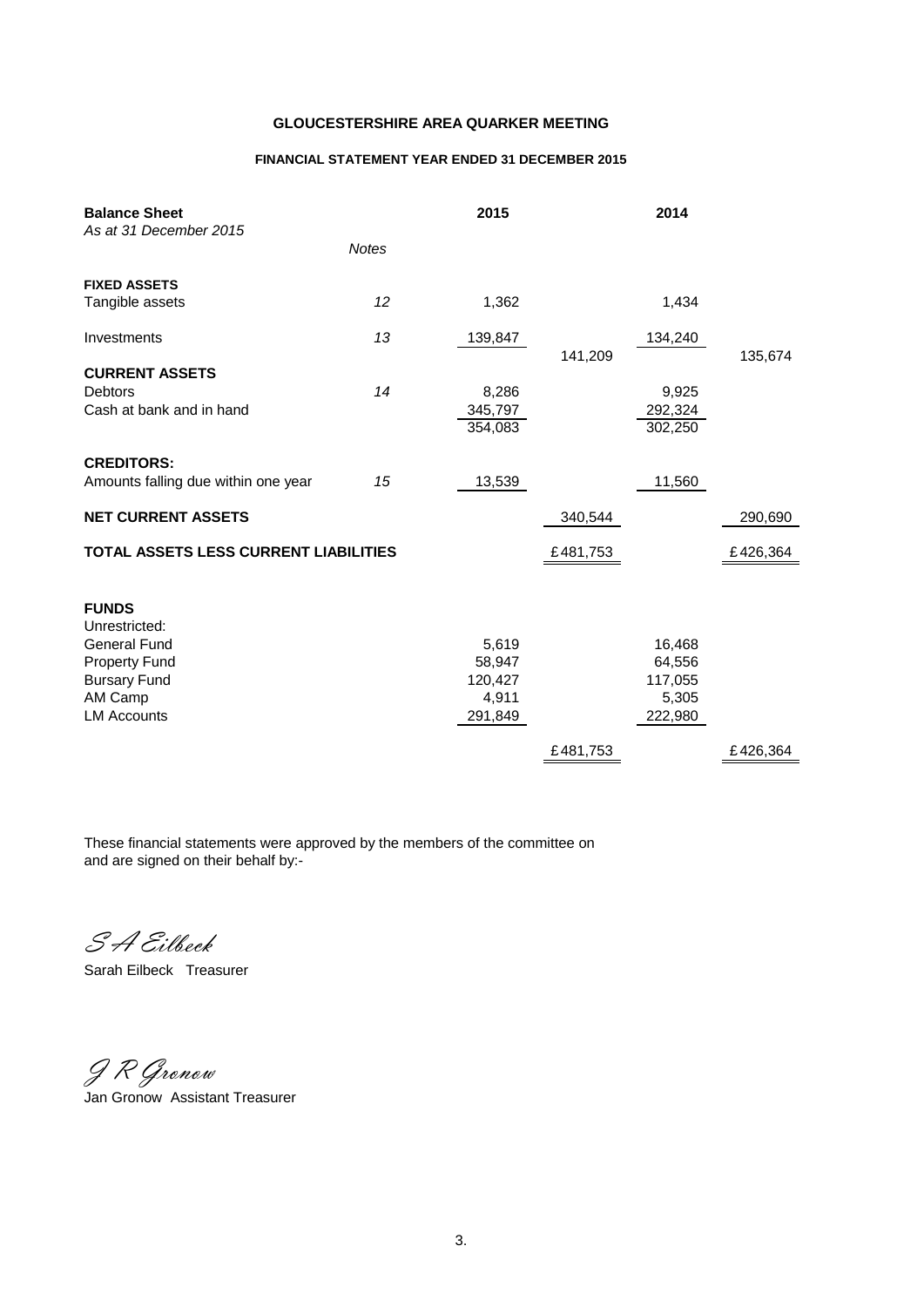# **GLOUCESTERSHIRE AREA QUAKER MEETING FINANCIAL STATEMENT YEAR ENDED 31 DECEMBER 2015**

# **Notes** *(forming part of the financial statements)*

### **1 Accounting Policies**

Basis of accounting

These financial statements have been prepared under the historical cost convention, as modified by the revaluation of investments and in accordance with applicable accounting standards in the United Kingdom and with the Statement of Recommended Practice "Accounting and Reporting by Charities" issued in March 2005 (SORP 2005) and the charities Act 1993. A summary of the more important policies, which have been consistently applied, is set out below.

### **Incoming resources**

Collections are recognised when made.

Amounts receivable under covenant are recognised only when honoured by the covenantor. Income tax recoverable on covenanted or gift aid donations is recognised when claimable. Grants and Legacies are accounted for as soon as the AM is notified of its entitlement and the likely amount due.

### **Outgoing resources**

Outgoing resources are recognised in the period in which they are incurred. Outgoing resources are allocated to the type of activity to which they relate.

Grants are accounted for when payable.

### **Investments**

Investments are stated at market value as at 31 December.

### **Realised and unrealised gains or losses**

Realised gains or losses are recognised when investments are sold. Unrealised gains or losses are accounted for on revaluation of investments as at 31 December.

### **Fixed assets**

Freehold property is excluded from the accounts on the basis that the property is inalienable and historic, and that reliable cost information is not available. Expenditure on moveable fixtures and equipment is capitalised and written off over the estimated useful economic life.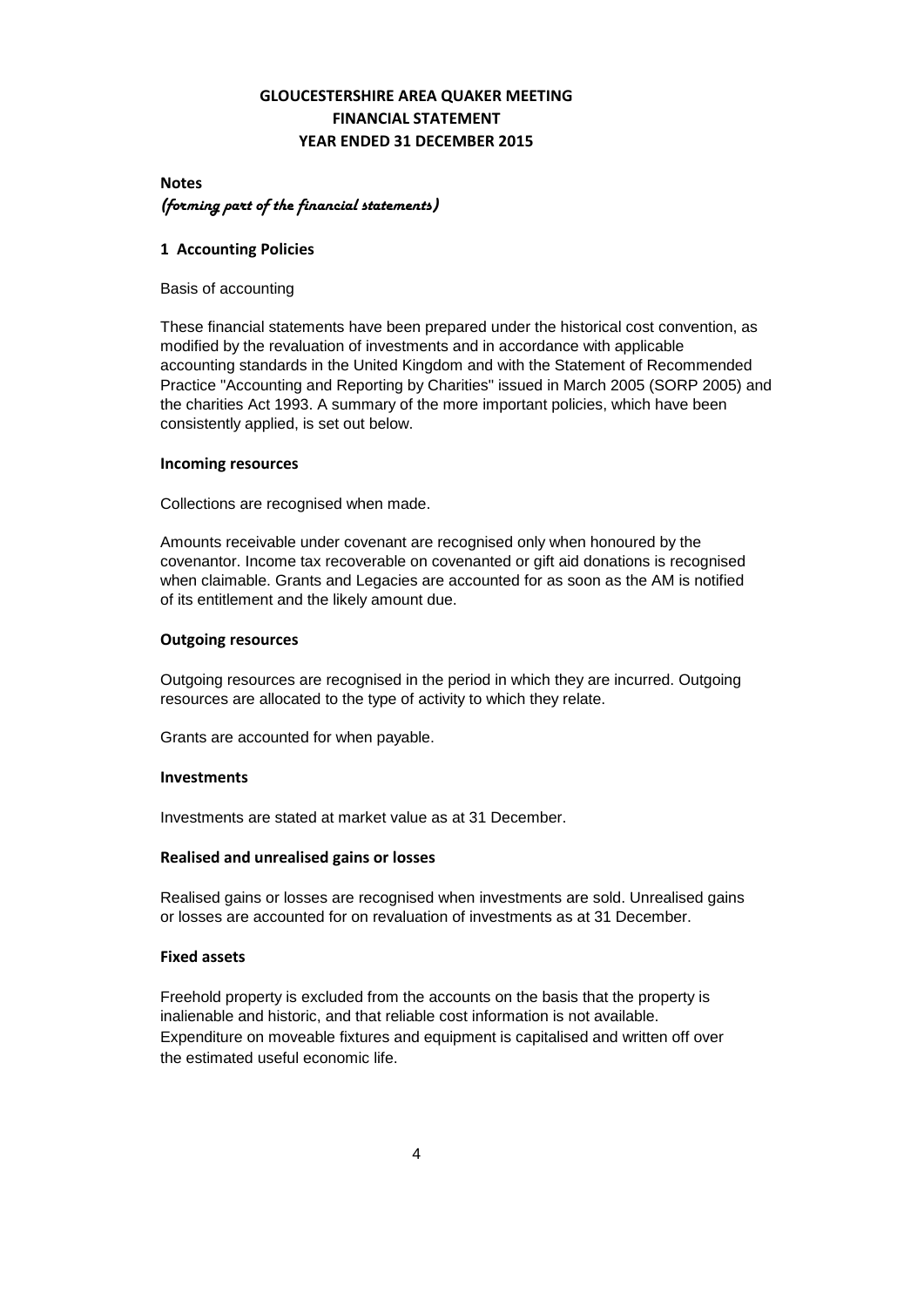# **GLOUCESTERSHIRE AREA QUAKER MEETING FINANCIAL STATEMENT YEAR ENDED 31 DECEMBER 2015**

## **Notes (continued)**

### **Depreciation**

Depreciation is calculated so as to write off the cost of an asset, less its estimated residual value, over the useful economic life of that asset as follows:

Freehold property **- Nil** 

Furniture, equipment and books - 5% straight line

No depreciation is charged on freehold property, but any expenditure on maintenance is written off as incurred.

### **Funds**

Unrestricted funds are donations and other incoming resources receivable or generated for the objects of the charity without further specified purpose and are available as general funds.

Designated funds are restricted funds earmarked by the Area Meeting for paticular purposes.

### **2 DONATIONS AND SIMILAR INCOMING RESOURCES**

|                                         | <b>Unrestricted</b><br><b>Funds</b> | <b>Total Funds</b><br>2015<br><b>Funds</b> | <b>Total Funds</b><br>2014 |
|-----------------------------------------|-------------------------------------|--------------------------------------------|----------------------------|
|                                         | £                                   | £                                          | £                          |
| Donations and<br>Income Tax recoverable | 75,797                              | 75,797                                     | 68,100                     |
| <b>3 LEGACIES</b>                       |                                     |                                            |                            |
| Legacies                                | 53,106                              | 53,106                                     | 21,478                     |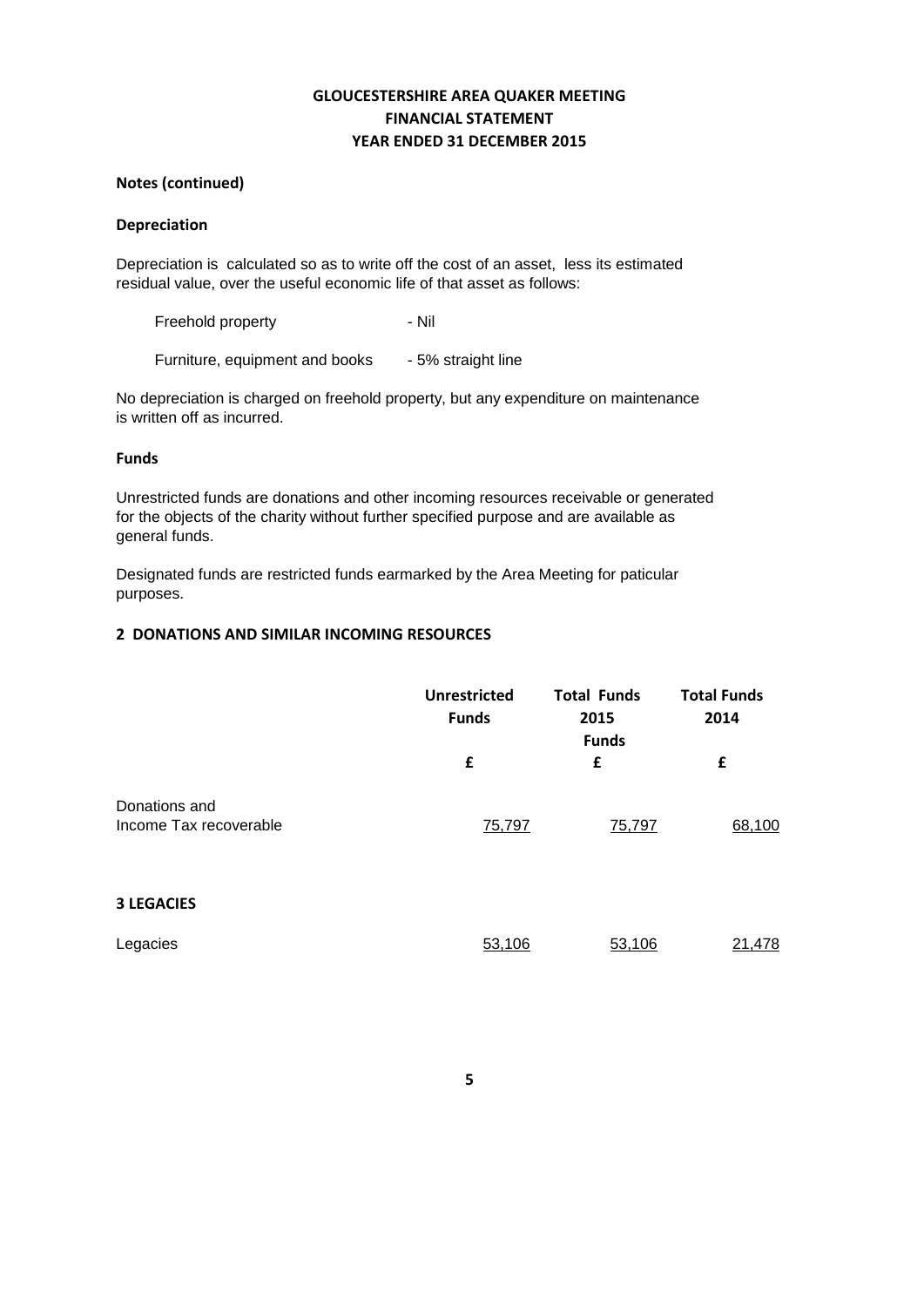### **FINANCIAL STATEMENT YEAR ENDED 31 DECEMBER 2015**

# **4 GRANTS RECEIVABLE**

|                   | <b>Total Funds</b><br><b>Unrestricted</b><br>2015<br><b>Funds</b> |        |                          | <b>Total Funds</b><br>2014 |
|-------------------|-------------------------------------------------------------------|--------|--------------------------|----------------------------|
|                   | £                                                                 |        | £                        |                            |
| Grants receivable | -                                                                 | $\sim$ | $\overline{\phantom{a}}$ |                            |

### **5 INCOME FROM EVENTS AND ACTIVITIES**

|                           | <b>Unrestricted</b><br><b>Funds</b><br>£ | <b>Total Funds</b><br>2015<br>£ | <b>Total Funds</b><br>2014<br>£ |
|---------------------------|------------------------------------------|---------------------------------|---------------------------------|
| Other fund raising events | 59,589                                   | 59,589                          | 46,581                          |
| <b>Campers Fees</b>       | 2,783                                    | 2,783                           | 3,291                           |
| Rent                      | 43,332                                   | 43,332                          | 41,358                          |
| Quota                     | $\overline{\phantom{0}}$                 | $\overline{\phantom{a}}$        |                                 |
|                           |                                          |                                 |                                 |
|                           | 105,704                                  | 105,704                         | 91,231                          |

### **6 INVESTMENT INCOME**

|                                    | 2015<br>£                        | 2014<br>£ |
|------------------------------------|----------------------------------|-----------|
| <b>Funds</b>                       | 2,771                            | 2,400     |
| <b>7 FUNDRAISING AND PUBLICITY</b> | 2015<br>$\overline{\phantom{0}}$ | 2014<br>٠ |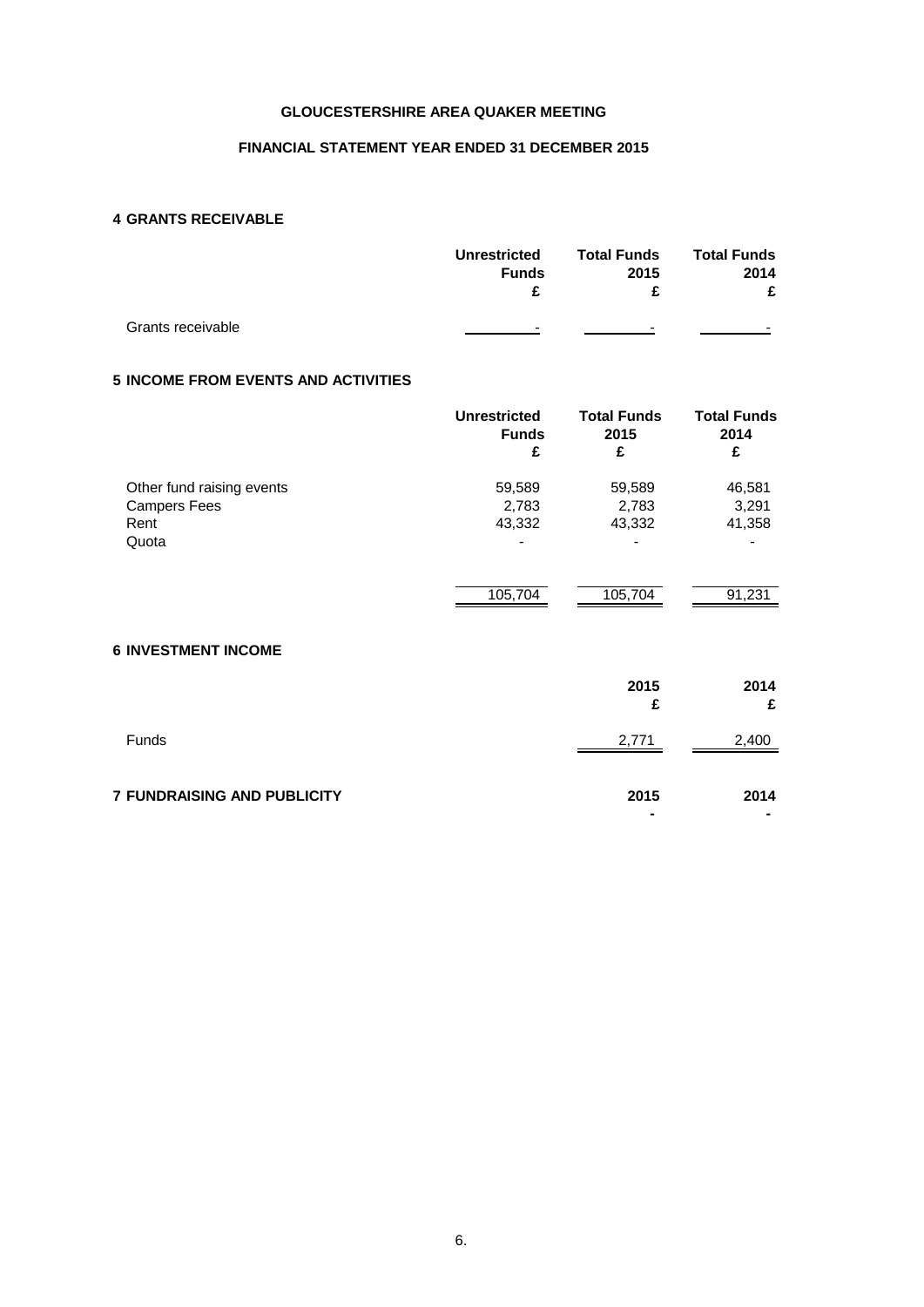### **FINANCIAL STATEMENT YEAR ENDED 31 DECEMBER 2015**

### **8 COSTS IN FUTHERANCE OF CHARITABLE OBJECTS**

|                                           | <b>Unrestricted</b><br><b>Funds</b> | <b>Total Funds</b><br>2015 | <b>Total Funds</b><br>2014 |  |
|-------------------------------------------|-------------------------------------|----------------------------|----------------------------|--|
|                                           | £                                   | £                          | £                          |  |
| Provision of charitable services:         |                                     |                            |                            |  |
| Property running expenses and maintenance | 66,221                              | 66,221                     | 50,056                     |  |
| Donations                                 | 1,895                               | 1,895                      | 2,063                      |  |
| <b>BYM</b>                                | 25,351                              | 25,351                     | 19,528                     |  |
| Conference                                | 8,392                               | 8,392                      | 5,456                      |  |
| <b>Services</b>                           | 2,479                               | 2,479                      | 2,809                      |  |
| AM Costs                                  | 71,184                              | 71,184                     | 90,667                     |  |
| Other expenses                            | 14.040                              | 14.040                     | 12,790                     |  |
|                                           | 189,563                             | 189,563                    | 183,371                    |  |
|                                           |                                     |                            |                            |  |

# **9 MANAGEMENT AND ADMINISTRATION 2015 2014 £ £** Office costs 1,143<br>
Independent Examiners Fees 2,280<br>
2,280 2,280 Independent Examiners Fees 2,987 3,423

#### **10 TOTAL RESOURCES EXPENDED**

|                                                                | <b>Staff</b><br><b>Costs</b>                         | <b>Depreciation</b> | <b>Grants Paid</b><br>and other costs | <b>Total Funds</b><br>2015 | <b>Total Funds</b><br>2014<br>£ |
|----------------------------------------------------------------|------------------------------------------------------|---------------------|---------------------------------------|----------------------------|---------------------------------|
| Direct Charitable Expenditure<br>Management and Administration | $\overline{\phantom{a}}$<br>$\overline{\phantom{0}}$ | 72                  | 189.504<br>2.987                      | 189.576<br>2.987           | 183,382<br>3.423                |
|                                                                | $\overline{\phantom{0}}$                             | 72                  | 192.491                               | 192.563                    | 186,805                         |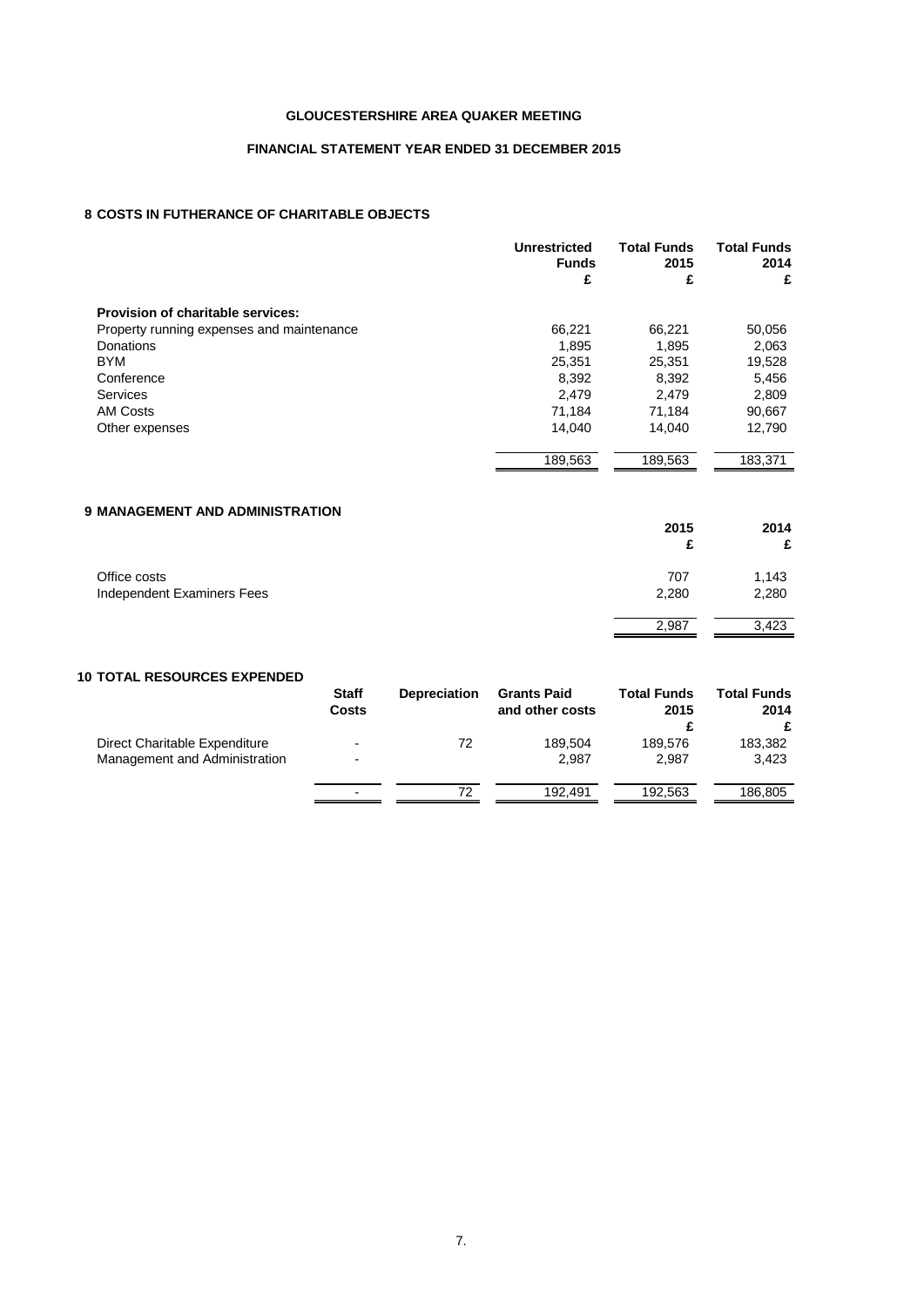### **FINANCIAL STATEMENTS YEAR ENDED 31 DECEMBER 2015**

### **Notes** *(continued)*

## **11 NET OUTGOING RESOURCES**

Net outgoing resources are stated after charging

| The cargonity researces are stated after sharging | 2015  | 2014  |
|---------------------------------------------------|-------|-------|
| Depreciation                                      | 72    | 70    |
| Independent Examiners Fees                        | 2,280 | 2,280 |

## **12 TANGIBLE FIXED ASSETS**

|                       | <b>Garages</b> | <b>Furniture &amp;</b><br><b>Equipment</b> | Total |
|-----------------------|----------------|--------------------------------------------|-------|
|                       | £              | £                                          | £     |
| COST:-                |                |                                            |       |
| At 1 January 2015     | 267            | 2,631                                      | 2,898 |
| Additions             |                |                                            |       |
| At 31 December 2015   | 267            | 2,631                                      | 2,898 |
|                       |                |                                            |       |
| <b>DEPRECIATION</b>   |                |                                            |       |
| At 1 January 2015     |                | 1,464                                      | 1,464 |
| Charge for the year   |                | 72                                         | 72    |
|                       |                | 1,536                                      | 1,536 |
|                       |                |                                            |       |
| <b>NET BOOK VALUE</b> |                |                                            |       |
| At 31 December 2015   | 267            | 1,095                                      | 1,362 |
|                       |                |                                            |       |
| At 31 December 2014   | 267            | 1,167                                      | 1,434 |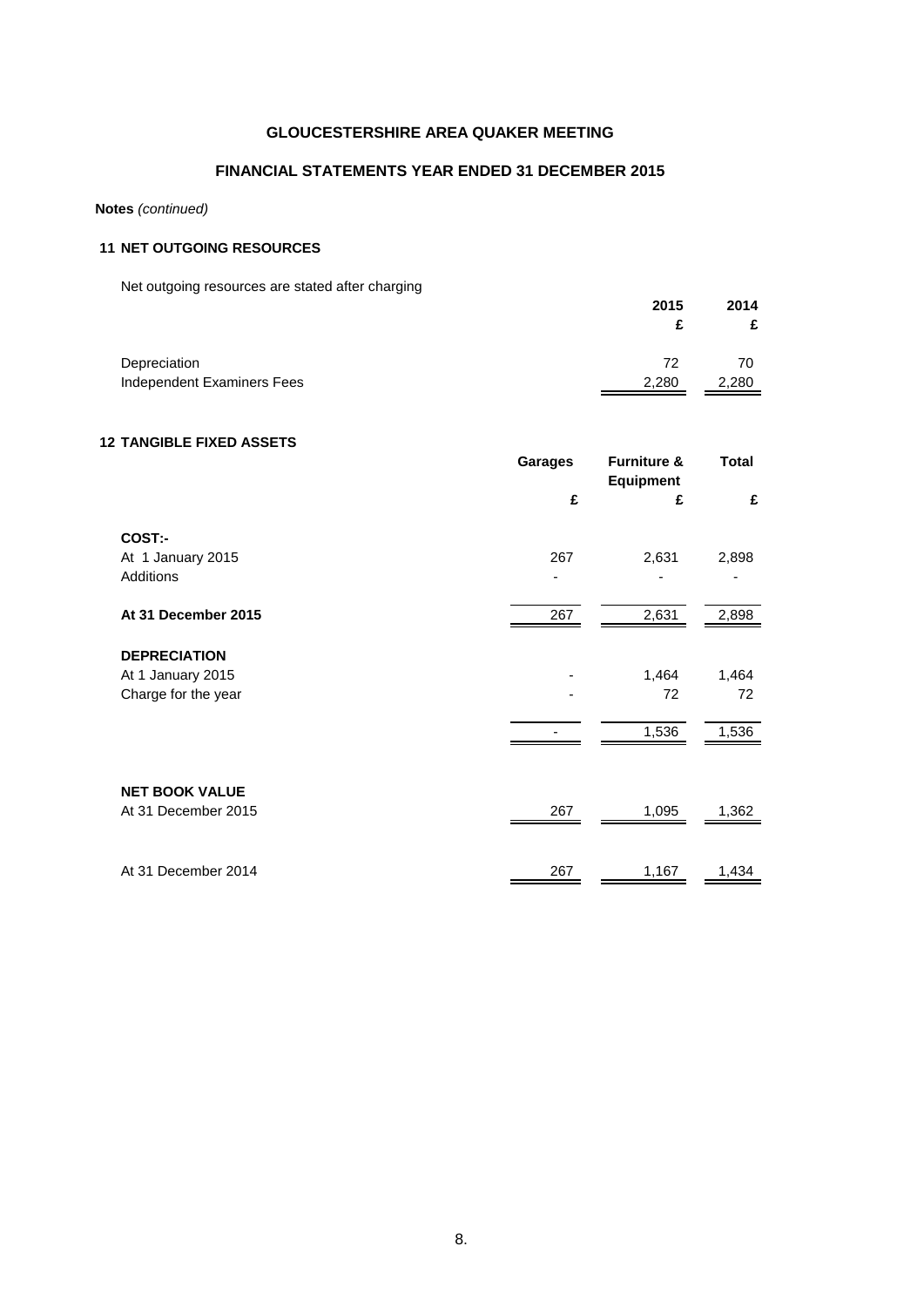# **FINANCIAL STATEMENTS YEAR ENDED 31 DECEMBER 2015**

**Notes** *(continued)*

# **13 INVESTMENTS**

### **Movement in market value**

|                                                                      | 2015<br>£ | 2014<br>£ |
|----------------------------------------------------------------------|-----------|-----------|
| Market value at 1 January 2015                                       | 134,240   | 132,522   |
| Net profit/(loss) on revaluations in the year ended 31 December 2015 | 5,607     | 1,718     |
| Market value at 31 December 2015                                     | 139,847   | 134,240   |
| <b>14 DEBTORS</b>                                                    |           |           |
|                                                                      | 2015<br>£ | 2014<br>£ |
| <b>Debtors</b>                                                       | 8,286     | 9,925     |
|                                                                      | 8,286     | 9,925     |
| 15 CREDITORS: Amounts falling due within one year                    |           |           |
|                                                                      | 2015<br>£ | 2014<br>£ |
| Accruals                                                             | 13,539    | 11,560    |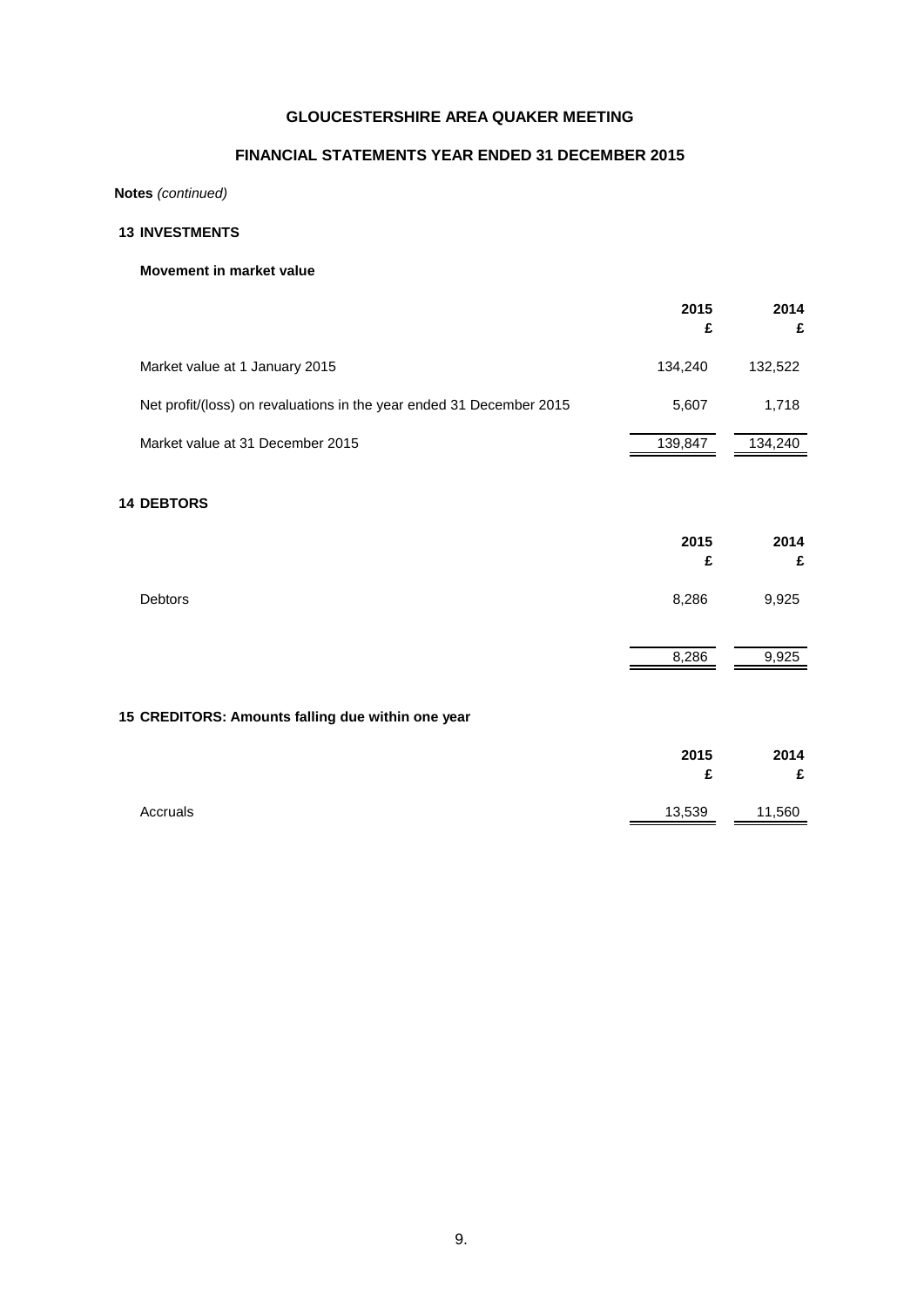# **GENERAL FUND RECEIPTS & PAYMENTS FOR THE YEAR ENDED 31 DECEMBER 2015**

|                                                              | 2015         | 2014       |
|--------------------------------------------------------------|--------------|------------|
|                                                              | £            | £          |
| <b>RECEIPTS</b>                                              |              |            |
| Grants                                                       |              |            |
| Quota                                                        | 61.00        | 210.00     |
| Donations and similar incoming resources                     |              |            |
| Interest                                                     | 7.45         | 10.02      |
| List of Members                                              |              |            |
| Conference fees<br>Other                                     |              | 1,335.00   |
|                                                              |              |            |
|                                                              | 68.45        | 1,555.02   |
|                                                              |              |            |
| <b>PAYMENTS</b>                                              |              |            |
|                                                              |              |            |
| <b>Central Committees</b>                                    |              |            |
| <b>Conference Expenses</b><br>Literature                     | 8,392.43     | 5,456.07   |
| List of Members                                              |              |            |
| <b>AM Expenses</b>                                           |              | 918.34     |
| <b>Accountancy Fee</b>                                       | 2,280.00     | 2,280.00   |
| Subs & Donations                                             |              |            |
| <b>Bursaries and Grants</b>                                  |              |            |
| Other                                                        |              |            |
|                                                              | 10,672.43    | 8,654.41   |
|                                                              |              |            |
| Net incomin/outgoing payments before transfers               | (10,603.98)  | (7,099.39) |
| (Transfers between funds) quota received                     | (245.00)     | 8,075.00   |
| Allocations of Property Fund                                 |              | 0.00       |
|                                                              |              |            |
| SURPLUS/DEFICIT - net movement in funds                      | (10, 848.98) | 975.61     |
| Balance brought forward                                      | 16,468.34    | 15,492.73  |
|                                                              |              |            |
| Balance carried forward                                      | 5,619.36     | 16,468.34  |
|                                                              |              |            |
| <b>REPRESENTED BY</b>                                        |              |            |
| Cash at Bank<br>Lloyds Bank Plc No.1 Account                 |              |            |
| The Co-operative Bank                                        | 7,578.55     | 19,103.16  |
| CAF Cash Deposit Fund                                        | 320.81       | 320.13     |
| Debtor                                                       |              |            |
|                                                              | 7,899.36     | 19,423.29  |
|                                                              |              |            |
| Less Creditors due within one year<br><b>Trade Creditors</b> | (2,280.00)   |            |
|                                                              |              | (2,954.95) |
|                                                              | 5,619.36     | 16,468.34  |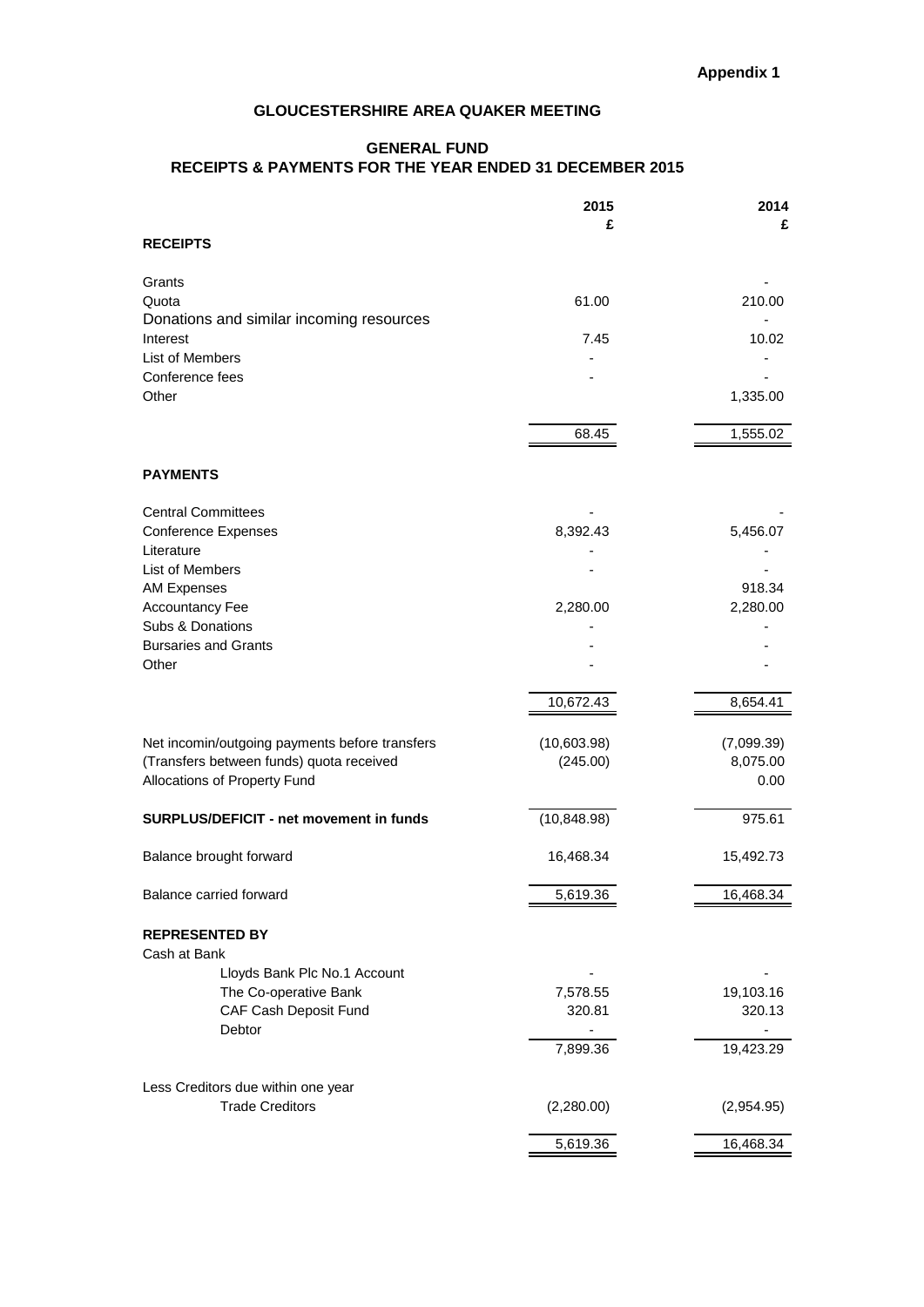# **PROPERTY FUND RECEIPTS & PAYMENTS FOR THE YEAR ENDED 31 DECEMBER 2015**

|                                                                       | 2015                  | 2014                    |
|-----------------------------------------------------------------------|-----------------------|-------------------------|
|                                                                       | £                     | £                       |
| <b>RECEIPTS</b>                                                       |                       |                         |
| <b>Rents Received</b>                                                 | 15,245.20             | 15,486.25               |
| Interest                                                              | 26.17                 | 484.33                  |
| Other receipts                                                        | 6,000.00              | 876.64                  |
|                                                                       | 21,219.03             | 16,847.22               |
| <b>EXPENDITURE</b>                                                    |                       |                         |
| Insurance                                                             | 9,801.64              | 9,227.33                |
| Repairs & Maintenance                                                 | 56,419.68             | 40,828.87               |
| <b>Bank Charges</b>                                                   |                       |                         |
| Servicing                                                             |                       |                         |
| <b>Bursaries &amp; Grants</b>                                         |                       |                         |
| Hire of Hall                                                          |                       |                         |
| printing                                                              |                       |                         |
|                                                                       | 66,221.32             | 50,056.20               |
| Net outgoing payments before transfers                                | (45,002.29)           | (33, 208.98)            |
| Transfers between funds - from General Fund<br>and Cirencester grants | (39, 393.00)          | (19,350.00)             |
|                                                                       | (5,609.29)            | (13,858.98)             |
| <b>Balance Brought Forward</b>                                        | 64,556.31             | 78,415.29               |
|                                                                       | 58,947.02             | 64,556.31               |
| <b>REPRESENTED BY:-</b>                                               |                       |                         |
| Cash at Bank:                                                         |                       |                         |
| Lloyds Bank Plc No 2 Account                                          |                       |                         |
| The Co-operative Bank                                                 | 28,835.96             | 36,362.02               |
| CAF Cash Deposit Fund                                                 | 8,164.30              | 8,146.96                |
| <b>Triodos Bank</b>                                                   | 104,370.71            | 58,334.16               |
| Deposit held on behalf of Nailsworth                                  | (81, 583.95)          | (32, 581.43)            |
| Debtors<br>Creditors                                                  |                       |                         |
|                                                                       | (840.00)<br>58,947.02 | (5,705.40)<br>64,556.31 |
|                                                                       |                       |                         |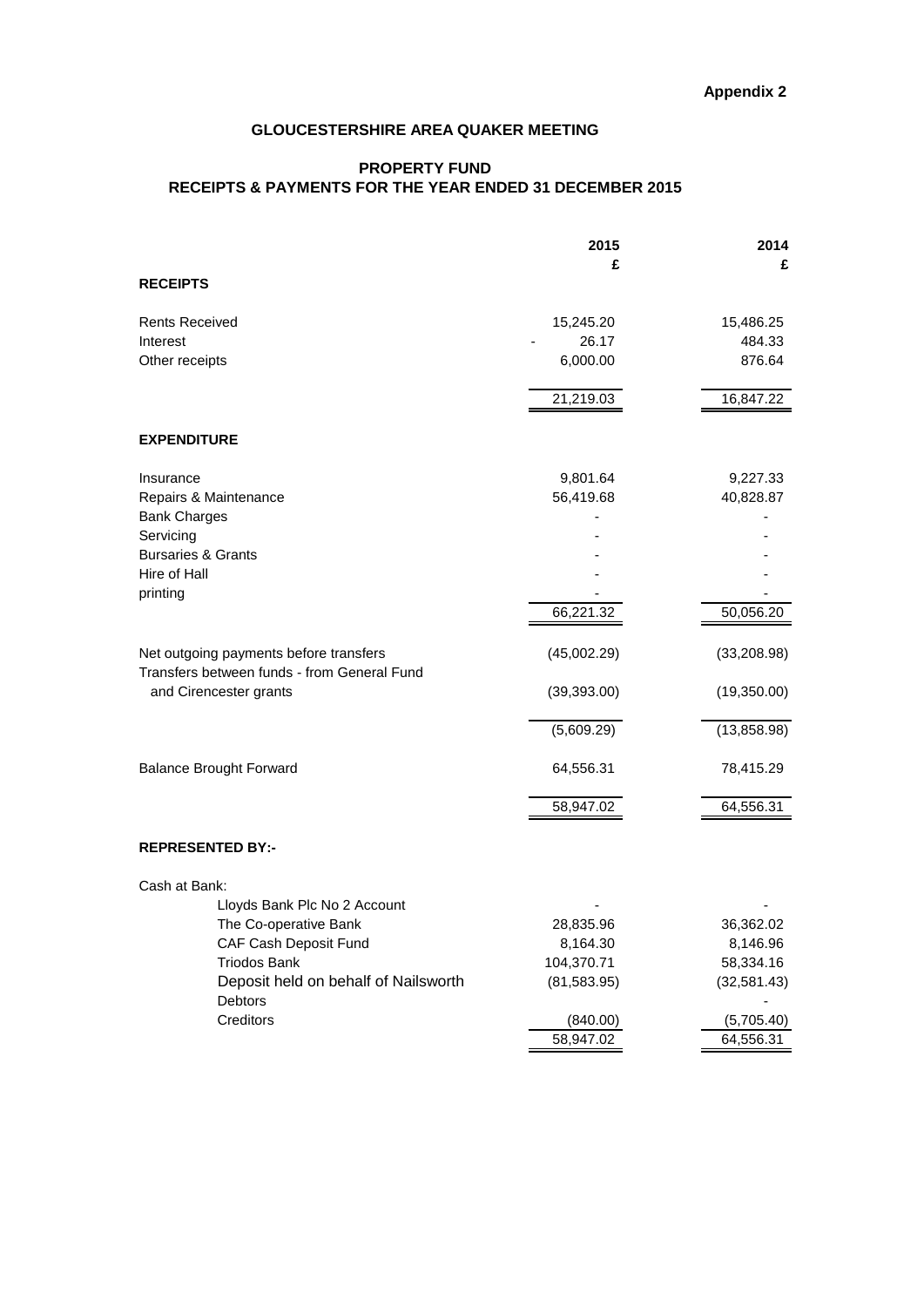# **BURSARY FUND FOR THE YEAR ENDED 31 DECEMBER 2015**

| <b>1 RECEIPTS &amp; PAYMENTS ACCOUNT</b> | 2015<br>£ | 2014<br>£ |
|------------------------------------------|-----------|-----------|
| <b>RECEIPTS</b>                          |           |           |
| Sales of Investments                     |           |           |
| Investment Income                        | 1,680.95  | 1,802.28  |
| Deposit Interest                         |           |           |
| Other income                             | (33.43)   |           |
|                                          | 1,647.52  | 1,802.28  |
| <b>PAYMENTS</b>                          |           |           |
| <b>Various Bursaries</b>                 | 1,895.00  | 2,062.95  |
| Bank charges                             | 2.00      |           |
|                                          | 1,897.00  | 2,062.95  |
| <b>INCOME RESERVE</b>                    |           |           |
| Net (Payments) Receipts                  | (249.48)  | 260.67    |
| <b>Balance Brought Forward</b>           | 38,898.74 | 39,374.41 |
| <b>Transfers from General Fund</b>       | 1,015.00  | 215.00    |
|                                          | 39,664.26 | 38,898.74 |
| <b>REPRESENTED BY:</b>                   |           |           |
| Lloyds Bank Plc No 3 Account             |           |           |
| The Co-operative Bank                    | 3,014.11  | 2,298.66  |
| CAF Cash Deposit Fund                    | 3,917.66  | 2,976.40  |
| Deposit held on behalf on Forest         | 2,121.21  | 2,300.00  |
| Deposit held on behalf of Nailsworth     | 9,074.36  | 10,000.00 |
| Principality                             | 21,536.92 | 21,323.68 |
|                                          | 39,664.26 | 38,898.74 |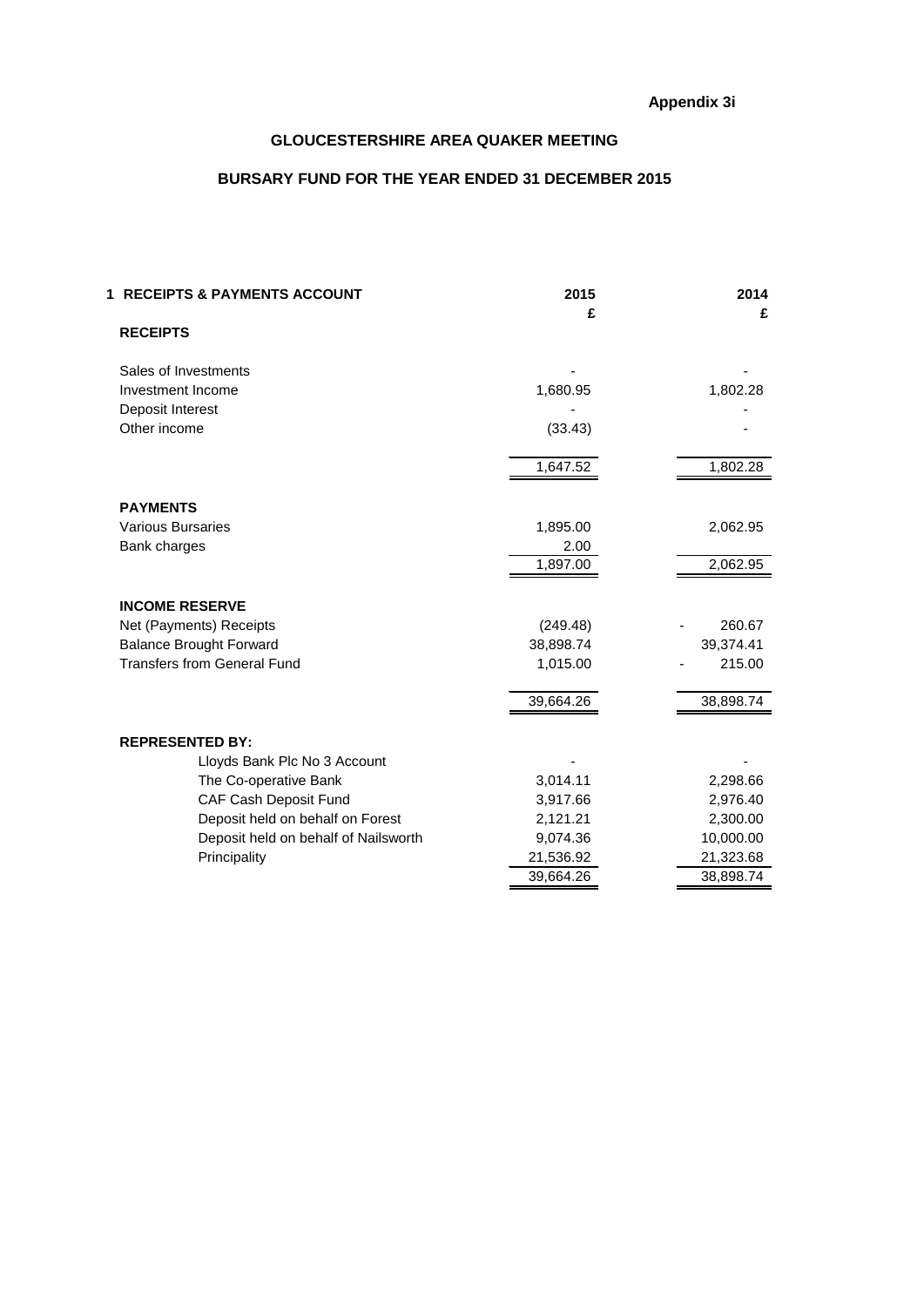### **INVESTMENTS HELD IN THE BURSARY FUND CAPITAL ACCOUNT AS AT THE YEAR ENDED 31 DECEMBER 2015**

| 2015<br>2015<br>2014<br>2014<br>£<br>£<br>£<br>£<br>1,161.69<br><b>Friends Provident</b><br>The Stewardship Unit Trust<br>10,603<br>10,077<br>5,275<br>5,275<br>7,849<br>Rathbone Ethical Bond Fund<br>7,900<br>7,054<br>7,249<br>7,900<br><b>Friends Provident</b><br>Stewardship Income Fund<br>8,802.73<br>12,227<br>11,479<br>7,900<br>7,900<br>22,580.47<br>Evergreen Fund Retail<br><b>Standard Life</b><br><b>UK Ethical Fund Accumulation</b><br>16,724.47<br>24,518<br>21,357<br>7,900<br>7,900<br>10,350.16<br>Aberdeen Ethical World Inc<br>13,033<br>14,760<br>7,900<br>7,900<br>7,008.91<br><b>Ethical Investment Fund</b><br>13,327<br>13,234<br>80,762<br>78,156<br>36,875<br><b>Total Wider Range Investments</b><br>36,875<br>The Charities Official Investment Fund<br>1,089.50<br>7,112<br>7,112<br><b>Total Special Range Investments</b><br>7,112<br>7,112<br><b>SUMMARY</b><br>78,156<br>Wider Range Investments<br>80,762<br>36,875<br>36,875<br>Special Range Investments<br>7,112<br>7,112<br><b>TOTAL INVESTMENT HELD</b><br>80,762<br>78,156<br>43,987<br>43,987 | <b>HOLDING</b>         | <b>INVESTMENT</b> | <b>MARKET VALUE</b> | <b>AT COST</b> |  |  |
|---------------------------------------------------------------------------------------------------------------------------------------------------------------------------------------------------------------------------------------------------------------------------------------------------------------------------------------------------------------------------------------------------------------------------------------------------------------------------------------------------------------------------------------------------------------------------------------------------------------------------------------------------------------------------------------------------------------------------------------------------------------------------------------------------------------------------------------------------------------------------------------------------------------------------------------------------------------------------------------------------------------------------------------------------------------------------------------------|------------------------|-------------------|---------------------|----------------|--|--|
|                                                                                                                                                                                                                                                                                                                                                                                                                                                                                                                                                                                                                                                                                                                                                                                                                                                                                                                                                                                                                                                                                             |                        |                   |                     |                |  |  |
|                                                                                                                                                                                                                                                                                                                                                                                                                                                                                                                                                                                                                                                                                                                                                                                                                                                                                                                                                                                                                                                                                             |                        |                   |                     |                |  |  |
|                                                                                                                                                                                                                                                                                                                                                                                                                                                                                                                                                                                                                                                                                                                                                                                                                                                                                                                                                                                                                                                                                             | <b>1 WIDER RANGE</b>   |                   |                     |                |  |  |
|                                                                                                                                                                                                                                                                                                                                                                                                                                                                                                                                                                                                                                                                                                                                                                                                                                                                                                                                                                                                                                                                                             |                        |                   |                     |                |  |  |
|                                                                                                                                                                                                                                                                                                                                                                                                                                                                                                                                                                                                                                                                                                                                                                                                                                                                                                                                                                                                                                                                                             |                        |                   |                     |                |  |  |
|                                                                                                                                                                                                                                                                                                                                                                                                                                                                                                                                                                                                                                                                                                                                                                                                                                                                                                                                                                                                                                                                                             |                        |                   |                     |                |  |  |
|                                                                                                                                                                                                                                                                                                                                                                                                                                                                                                                                                                                                                                                                                                                                                                                                                                                                                                                                                                                                                                                                                             |                        |                   |                     |                |  |  |
|                                                                                                                                                                                                                                                                                                                                                                                                                                                                                                                                                                                                                                                                                                                                                                                                                                                                                                                                                                                                                                                                                             |                        |                   |                     |                |  |  |
|                                                                                                                                                                                                                                                                                                                                                                                                                                                                                                                                                                                                                                                                                                                                                                                                                                                                                                                                                                                                                                                                                             |                        |                   |                     |                |  |  |
|                                                                                                                                                                                                                                                                                                                                                                                                                                                                                                                                                                                                                                                                                                                                                                                                                                                                                                                                                                                                                                                                                             |                        |                   |                     |                |  |  |
|                                                                                                                                                                                                                                                                                                                                                                                                                                                                                                                                                                                                                                                                                                                                                                                                                                                                                                                                                                                                                                                                                             |                        |                   |                     |                |  |  |
|                                                                                                                                                                                                                                                                                                                                                                                                                                                                                                                                                                                                                                                                                                                                                                                                                                                                                                                                                                                                                                                                                             |                        |                   |                     |                |  |  |
|                                                                                                                                                                                                                                                                                                                                                                                                                                                                                                                                                                                                                                                                                                                                                                                                                                                                                                                                                                                                                                                                                             |                        |                   |                     |                |  |  |
|                                                                                                                                                                                                                                                                                                                                                                                                                                                                                                                                                                                                                                                                                                                                                                                                                                                                                                                                                                                                                                                                                             |                        |                   |                     |                |  |  |
|                                                                                                                                                                                                                                                                                                                                                                                                                                                                                                                                                                                                                                                                                                                                                                                                                                                                                                                                                                                                                                                                                             | <b>2 SPECIAL RANGE</b> |                   |                     |                |  |  |
|                                                                                                                                                                                                                                                                                                                                                                                                                                                                                                                                                                                                                                                                                                                                                                                                                                                                                                                                                                                                                                                                                             |                        |                   |                     |                |  |  |
|                                                                                                                                                                                                                                                                                                                                                                                                                                                                                                                                                                                                                                                                                                                                                                                                                                                                                                                                                                                                                                                                                             |                        |                   |                     |                |  |  |
|                                                                                                                                                                                                                                                                                                                                                                                                                                                                                                                                                                                                                                                                                                                                                                                                                                                                                                                                                                                                                                                                                             |                        |                   |                     |                |  |  |
|                                                                                                                                                                                                                                                                                                                                                                                                                                                                                                                                                                                                                                                                                                                                                                                                                                                                                                                                                                                                                                                                                             |                        |                   |                     |                |  |  |
|                                                                                                                                                                                                                                                                                                                                                                                                                                                                                                                                                                                                                                                                                                                                                                                                                                                                                                                                                                                                                                                                                             |                        |                   |                     |                |  |  |
|                                                                                                                                                                                                                                                                                                                                                                                                                                                                                                                                                                                                                                                                                                                                                                                                                                                                                                                                                                                                                                                                                             |                        |                   |                     |                |  |  |
|                                                                                                                                                                                                                                                                                                                                                                                                                                                                                                                                                                                                                                                                                                                                                                                                                                                                                                                                                                                                                                                                                             |                        |                   |                     |                |  |  |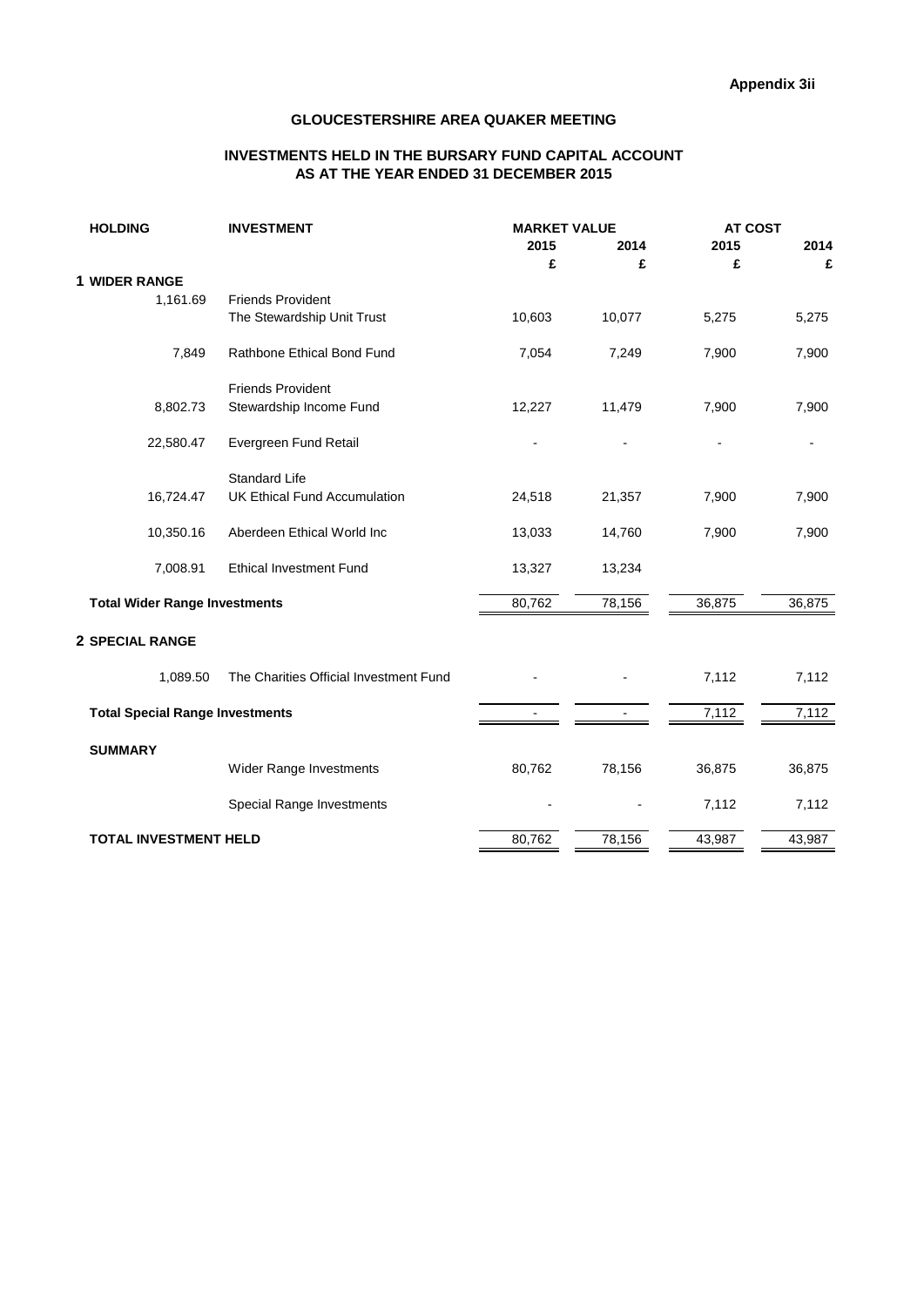### **GLOUCESTER QUAKER CAMP ACCOUNTS THE YEAR ENDED 31 DECEMBER 2015**

| <b>1 RECEIPTS &amp; PAYMENTS ACCOUNT</b> |                                                    |         | 2015<br>£                          | 2014<br>£         |  |
|------------------------------------------|----------------------------------------------------|---------|------------------------------------|-------------------|--|
|                                          | <b>RECEIPTS</b>                                    |         |                                    |                   |  |
|                                          | Campers' Fees                                      |         | 2,783.29                           | 3,291.40          |  |
|                                          | <b>PAYMENTS</b>                                    |         |                                    |                   |  |
|                                          | Site Rent                                          |         | 472.50                             | 607.50            |  |
|                                          | Lorry Hire & Fuel                                  |         | 295.55                             | 304.23            |  |
|                                          | <b>Provisions less Sales</b>                       |         | 1,158.48                           | 1,448.36          |  |
|                                          | Gas, Paraffin, Wood, Water<br>Administration       |         | 112.04<br>$\overline{\phantom{a}}$ | 101.69            |  |
|                                          | Activities                                         |         | 86.90                              |                   |  |
|                                          | Hire of Marquee                                    |         | 90.00                              | 90.00             |  |
|                                          | Garage rent                                        |         | 191.95                             | 187.50            |  |
|                                          |                                                    |         | 2,407.42                           | 2,739.28          |  |
|                                          | SURPLUS/DEFICIT OPERATION OF CAMP                  |         | 375.87                             | 552.12            |  |
|                                          |                                                    |         |                                    |                   |  |
|                                          | <b>OTHER COSTS</b><br>Equipment Repairs & Renewals |         | 707.07                             | 224.88            |  |
|                                          | Depreciation                                       |         | 71.70                              | 70.20             |  |
|                                          |                                                    |         | 778.77                             | 295.08            |  |
|                                          |                                                    |         |                                    |                   |  |
|                                          | <b>OTHER INCOME</b><br>Donation                    |         |                                    |                   |  |
|                                          | Transfers between funds                            |         |                                    |                   |  |
|                                          | <b>BANK DEPOSIT INTEREST</b>                       |         | 9.46                               | 12.62             |  |
|                                          | NET SURPLUS/DEFICIT TRANSFERRED TO CAMP ACCOUNT    |         | 393.44                             | 269.66            |  |
| <b>2 CAMP BALACE SHEET</b>               |                                                    |         |                                    |                   |  |
|                                          | <b>CAMP FUND</b>                                   |         |                                    |                   |  |
|                                          | <b>Balance Brought Forward</b>                     |         | 5,303.99                           | 5,034.33          |  |
|                                          | Net Surplus/Deficit Transferred                    |         | 393.44                             | 269.66            |  |
|                                          |                                                    |         | 4,910.55                           | 5,303.99          |  |
|                                          | <b>REPRESENTED BY:-</b><br><b>FIXED ASSETS</b>     |         |                                    |                   |  |
|                                          | Garages                                            |         |                                    |                   |  |
|                                          | Equipment Pool at WDV                              |         | 1,362.25                           | 1,433.95          |  |
|                                          |                                                    |         | 1,362.25                           | 1,433.95          |  |
|                                          | <b>CURRENT ASSETS</b>                              |         |                                    |                   |  |
|                                          |                                                    |         |                                    |                   |  |
|                                          | Bank                                               | Triodos | 2,817.62                           | 2,808.16          |  |
|                                          | Debtors                                            | Co Op   | 730.68<br>$\overline{\phantom{a}}$ | 1,332.80<br>10.00 |  |
|                                          | Cash in Hand                                       |         |                                    | 165.63            |  |
|                                          |                                                    |         | 3,548.30                           | 4,316.59          |  |
|                                          | Creditors Due within One Year                      |         | 0.00                               | (446.55)          |  |
|                                          | <b>CURRENT ASSETS LESS CURRENT LIABILITIES</b>     |         | 3,548.30                           | 3,870.04          |  |
|                                          |                                                    |         |                                    |                   |  |
|                                          | <b>TOTAL NET ASSETS</b>                            |         | 4,910.55                           | 5,303.99          |  |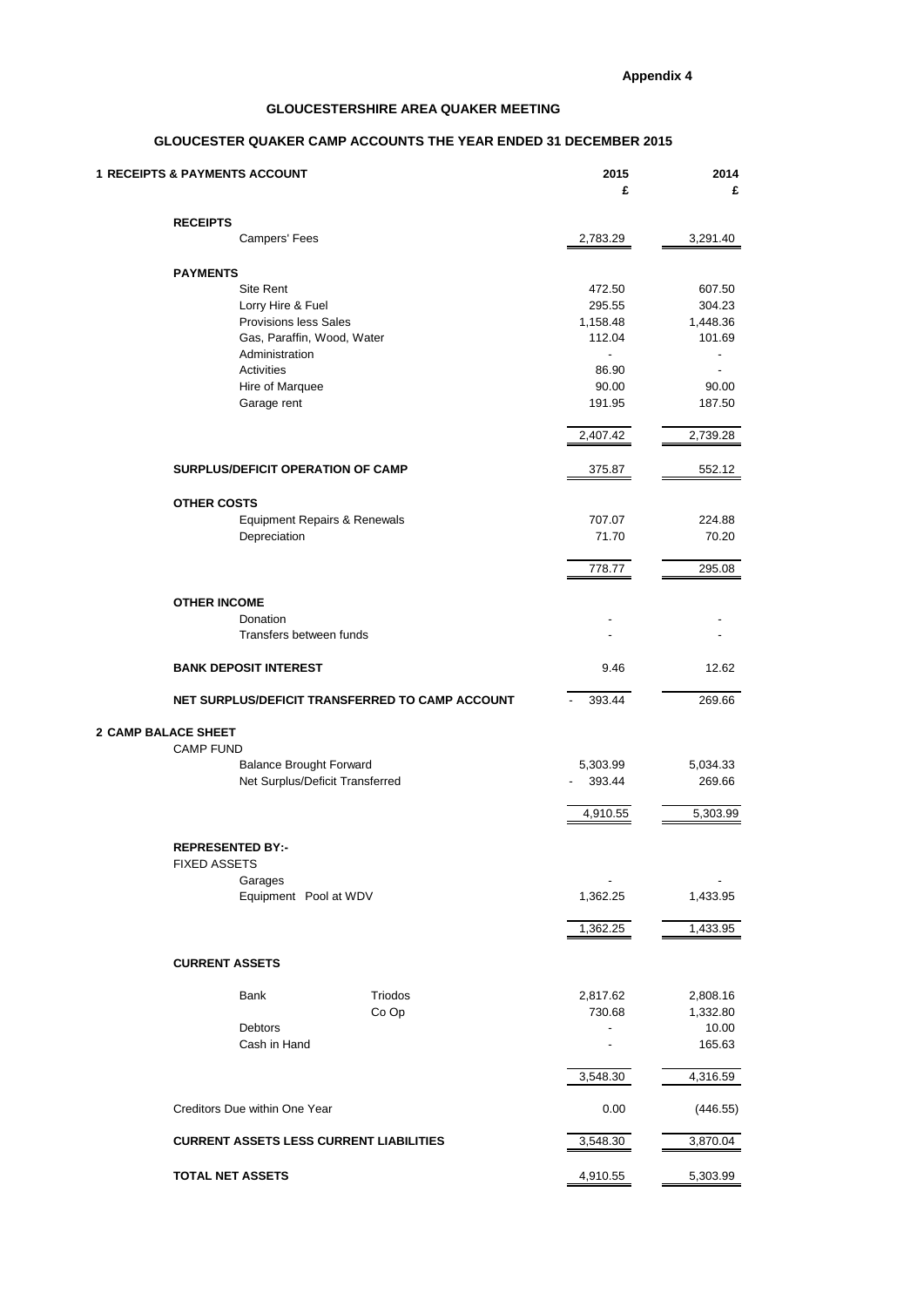### **SUMMARY OF LOCAL MEETING ACCOUNTS FINANCIAL STATEMENTS YEAR ENDED 31 DECEMBER 2015**

| <b>INCOME</b>                             |                                               | 2015      | 2014      |
|-------------------------------------------|-----------------------------------------------|-----------|-----------|
|                                           |                                               | £         | £         |
|                                           | Voluntary (Schedule & Gift Aid)               | 75.736    | 67,890    |
|                                           | Voluntary, legacies & collections             | 53,106    | 21,478    |
|                                           | Hiring for income generation                  | 28,087    | 25,873    |
|                                           | Sales for income generation                   | 0         | 2         |
|                                           | Grants                                        |           |           |
|                                           | Interest on dividends                         | 1,099     | 91        |
|                                           | Charitable activities, events, book sales etc | 2,251     | 4,528     |
|                                           | Other receipts                                | 34,782    | 24,361    |
|                                           |                                               | 195,061   | 144,222   |
| <b>EXPENDITURE</b>                        |                                               |           |           |
|                                           | Costs of voluntary income                     | 48        |           |
|                                           | Cost of generating income                     |           |           |
|                                           | Support costs of generating income            | 28,675    | 19,856    |
|                                           | Local meeting charitable activity             |           |           |
|                                           | excluding support costs                       | 23,488    | 32,970    |
|                                           | Local meeting charitable activity             |           |           |
|                                           | support costs (friends expenses)              | 18,972    | 37,841    |
|                                           | Other payments                                | 14,041    | 12,791    |
|                                           | Governance costs                              | 11        | 11.00     |
|                                           |                                               | 85,235    | 103,470   |
| Net incoming resources before transfers   |                                               | 109,826   | 40,752    |
|                                           | Transfers between funds, quota paid           | (41, 163) | (27, 210) |
|                                           | Grants                                        |           |           |
|                                           | Acting as agents, receipts in                 | 22,557    | 17,691    |
|                                           | Acting as agents, payments out                | (25, 351) | (19,528)  |
|                                           |                                               | 65,869    | 11,705    |
|                                           | Unrealised gain on investment                 | 3,001     | 2,451     |
| Net movement in funds - Surplus/(deficit) |                                               | 68,870    | 14,156    |
|                                           | <b>Balance from Previous Year</b>             | 222,979   | 208,823   |
|                                           | <b>Balance Carried Forward</b>                | 291,849   | 222,979   |
| <b>REPRESENTED BY:-</b>                   |                                               |           |           |
|                                           | <b>CURRENT ASSETS</b>                         |           |           |
|                                           | Bank Balances and cash                        | 37,127    | 54,062    |
|                                           | <b>Debtors</b>                                | 8,286     | 9,915     |
|                                           | Deposits                                      | 108,705   | 60,492    |
|                                           | Deposits held in Property fund                | 81,584    | 32,581    |
|                                           | Deposits held in Busary fund                  | 11,196    | 12,300    |
|                                           | Investments                                   | 55,370    | 56,083    |
|                                           | Creditors                                     | (10, 419) | (2, 454)  |
|                                           |                                               | 291,849   | 222,979   |

There are no restricted or endowment funds held by the Local Meetings. All their funds are unrestricted.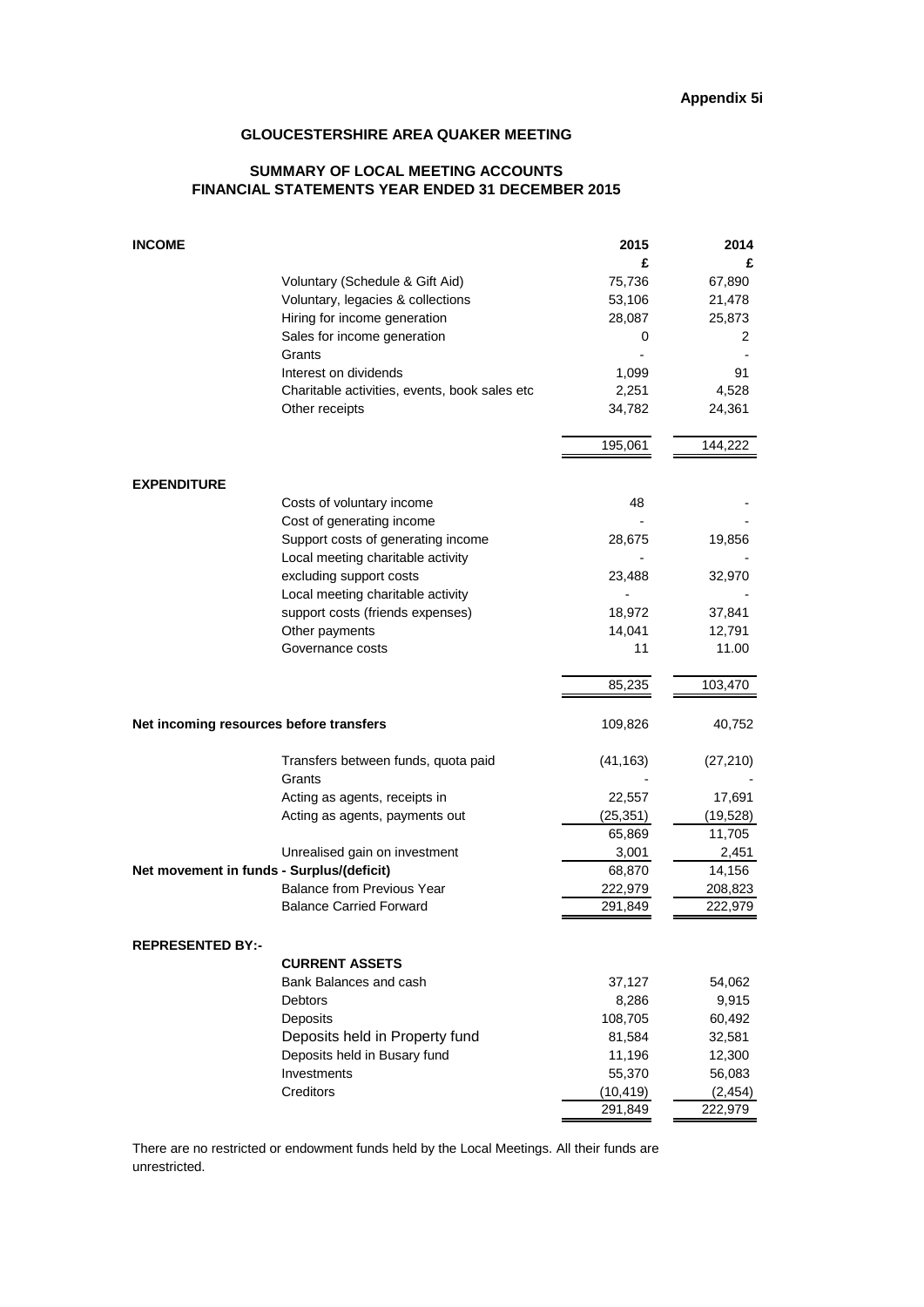# **SUMMARY OF LOCAL MEETING ACCOUNTS**

### **FINANCIAL STATEMENTS YEAR ENDED 31 DECEMBER 2015**

|              |                                                    | <b>Cirencester</b>                           |                      | Gloucester                        | <b>Nailsworth</b>             | <b>Painswick</b>                                          |                                | Wotton                                        |
|--------------|----------------------------------------------------|----------------------------------------------|----------------------|-----------------------------------|-------------------------------|-----------------------------------------------------------|--------------------------------|-----------------------------------------------|
|              |                                                    |                                              |                      |                                   |                               |                                                           |                                |                                               |
| 75,736.30    | 17,134.00                                          | 10,731.71                                    | 2,753.50             | 13,460.05                         | 17,007.86                     | 8,138.90                                                  | 3,320.00                       | 3,190.28                                      |
| 53,106.29    | 338.39                                             | 2,000.00                                     | 28.08                | 527.03                            | 49,379.69                     | 7.00                                                      | 826.10                         |                                               |
| 28,087.22    | 8,535.50                                           | 9,346.15                                     |                      | 4,034.00                          | 6,096.57                      | 75.00                                                     |                                |                                               |
|              |                                                    |                                              |                      |                                   |                               |                                                           |                                |                                               |
|              |                                                    |                                              |                      |                                   |                               |                                                           |                                |                                               |
| 1,099.17     | 108.78                                             | 33.81                                        | 47.40                | 8.28                              | 894.79                        | 6.11                                                      |                                |                                               |
|              |                                                    |                                              |                      |                                   |                               |                                                           |                                |                                               |
|              |                                                    |                                              |                      |                                   |                               |                                                           |                                |                                               |
| 34,781.81    | 29,776.68                                          | 3,381.97                                     | 608.70               |                                   | 200.00                        |                                                           | 427.94                         | 386.52                                        |
| 195,061.39   | 56,526.95                                          | 25,493.64                                    | 3,437.68             | 18,041.36                         | 74,983.91                     | 8,427.01                                                  | 4,574.04                       | 3,576.80                                      |
|              |                                                    |                                              |                      |                                   |                               |                                                           |                                | 1,571.59                                      |
|              |                                                    |                                              |                      |                                   |                               |                                                           |                                |                                               |
| (1,000.00)   |                                                    |                                              |                      | 0.00                              | (1,000.00)                    |                                                           |                                |                                               |
|              |                                                    |                                              |                      |                                   |                               |                                                           |                                |                                               |
|              |                                                    |                                              |                      |                                   |                               |                                                           |                                | 1,571.59                                      |
| 216,618.04   | 57,870.67                                          | 28,119.18                                    | 3,646.24             | 20,593.60                         | 78,533.90                     | 16,335.92                                                 | 6,370.14                       | 5,148.39                                      |
| <b>Total</b> | Cheltenham                                         | <b>Cirencester</b>                           | <b>Forest</b>        | Gloucester                        | <b>Nailsworth</b>             | <b>Painswick</b>                                          | <b>Stroud</b>                  | Wotton                                        |
|              |                                                    |                                              |                      |                                   |                               |                                                           |                                |                                               |
| 48.00        |                                                    | 48.00                                        |                      |                                   |                               |                                                           |                                |                                               |
|              |                                                    |                                              |                      |                                   |                               |                                                           |                                |                                               |
| 28,674.52    | 3,125.32                                           | 4306.37                                      |                      | 10,738.05                         | 5,820.19                      |                                                           | 2,705.59                       | 1,979.00                                      |
|              |                                                    |                                              |                      |                                   |                               |                                                           |                                |                                               |
| 23,488.47    | 3,691.43                                           | 7,537.29                                     | 249.40               | 1,085.65                          | 8,410.01                      | 2,514.69                                                  |                                |                                               |
|              |                                                    |                                              |                      |                                   |                               |                                                           |                                |                                               |
| 18,972.24    | 1,339.42                                           | 4,665.05                                     | 938.00               | 4,385.96                          | 3,613.47                      | 4,030.34                                                  |                                |                                               |
| 14,041.00    | 12,000.00                                          |                                              | 192.50               |                                   | 540.00                        |                                                           | 128.00                         | 1,180.50                                      |
|              |                                                    |                                              |                      |                                   |                               |                                                           |                                |                                               |
|              |                                                    |                                              |                      |                                   |                               |                                                           |                                |                                               |
|              | <b>Total</b><br>2,250.60<br>22,556.65<br>21,556.65 | Cheltenham<br>633.60<br>1,343.72<br>1,343.72 | 2,625.54<br>2,625.54 | <b>Forest</b><br>208.56<br>208.56 | 12.00<br>2,552.24<br>2,552.24 | 1,405.00<br>4,549.99<br>3,549.99<br>11.00<br>2.00<br>1.00 | 200.00<br>7,908.91<br>7,908.91 | <b>Stroud</b><br>1,796.10<br>1,796.10<br>8.00 |